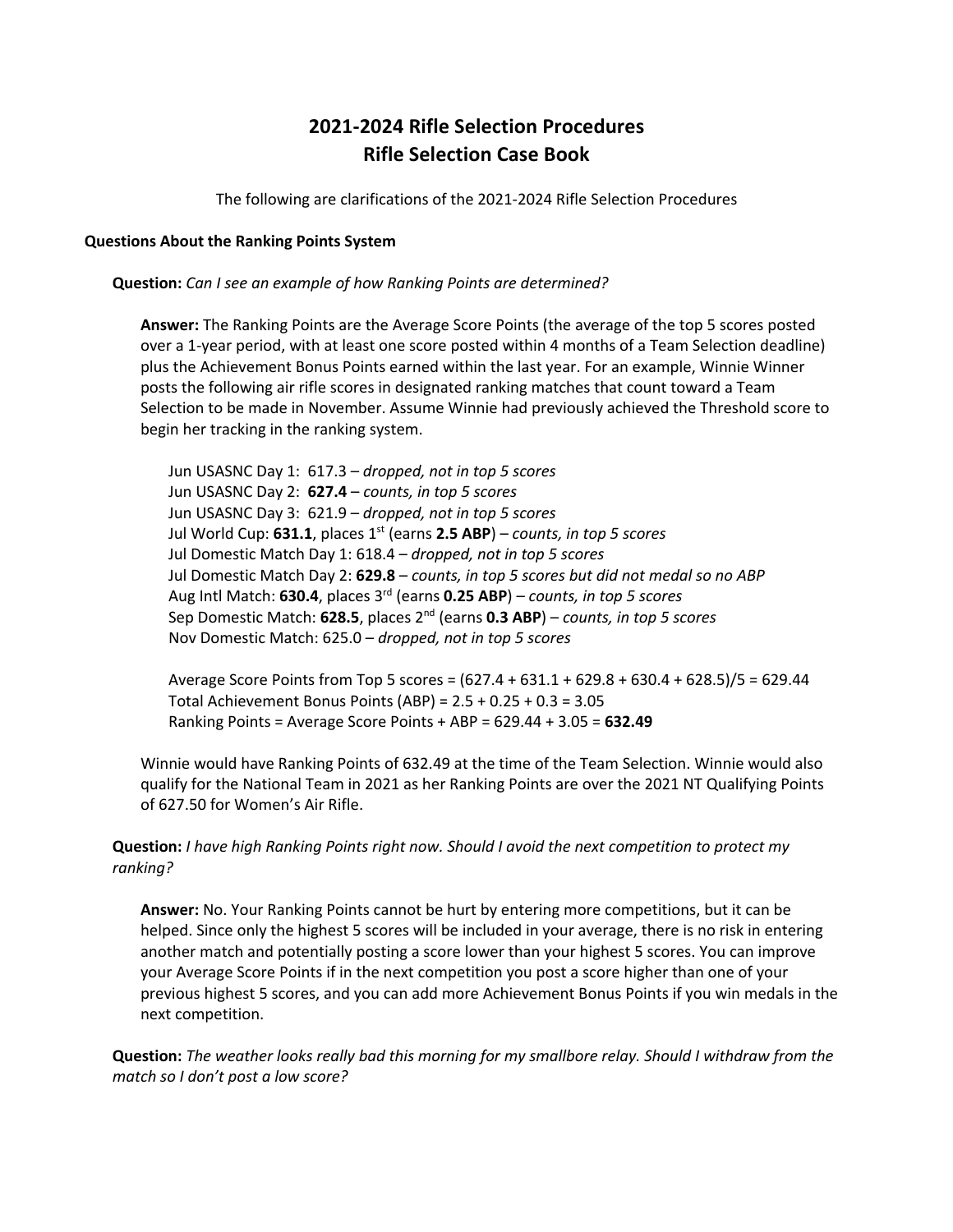**Answer:** No. No matter how badly scores are impacted by range conditions, you can still earn ABP by medaling in the match. Also, since only your highest 5 scores count toward your Average Score Points, there is no penalty for posting a low score due to range conditions.

## **Question:** *Are there specific matches that I must shoot to make an Open Team?*

**Answer:** No. With this system there are no longer mandatory "Selection Matches". This system is designed to allow each athlete to develop a training and competition schedule that best maximizes their performance in the major ISSF competitions. While it is certainly beneficial to shoot many matches, for some athletes it may be more appropriate for their training cycle to skip a match (say, for example, a domestic match held shortly after the Olympic Games).

# **Question:** *With the people who are ranked ahead of me going to the World Cups and having the opportunity to earn World Cup ABP to boost their Ranking Points, how can I break into this system? Won't the pipeline be blocked?*

**Answer:** This system is designed to be under the control of the athlete and to reward the athlete who maintains continued competitive excellence.

- **-** Any athlete can break into the system by shooting higher scores.
- **-** Entry onto the National Team is no longer blocked by the Top 3 athletes from a Selection Match; any athlete who meets the NT Ranking Points will be on the NT and eligible for NT support regardless of how many other athletes are ranked higher.
- **-** Since high scores that count toward the Average Score Points and most Achievement Bonus Points are only good for 1 year, and since the Match ABP are limited to the best five only, athletes who fail to maintain high scores and who are no longer medaling in matches will drop in the rankings. New rising athletes who are in the pipeline can jump up in the rankings by posting higher scores and medaling in recent matches.

## **Question:** *I'm not ranked at the top. Does that mean I'll never get to compete internationally?*

**Answer:** This system is designed to better place athletes into competitions that are more appropriate to their current skill level and to help them develop into high achievers. While World Cups may not be the appropriate level for athletes with lower Ranking Points, there are certainly many other international opportunities that may be available to these athletes. Additionally, the ranking system is only used for automatic bids to international competitions; any declined or open slots revert to "development" slots and may be filled with lower ranked athletes.

#### **Questions About the Average Score Points**

**Question:** *The competition was a three-day aggregate match. How many scores can I count toward my Average Score Points?*

**Answer:** If each day was a full ISSF course of fire (60-shot air rifle or 3x40 smallbore), then each day would count as a separate score to enter into the Average Score Points. A three-day aggregate match would count as three separate scores toward the Average Score Points.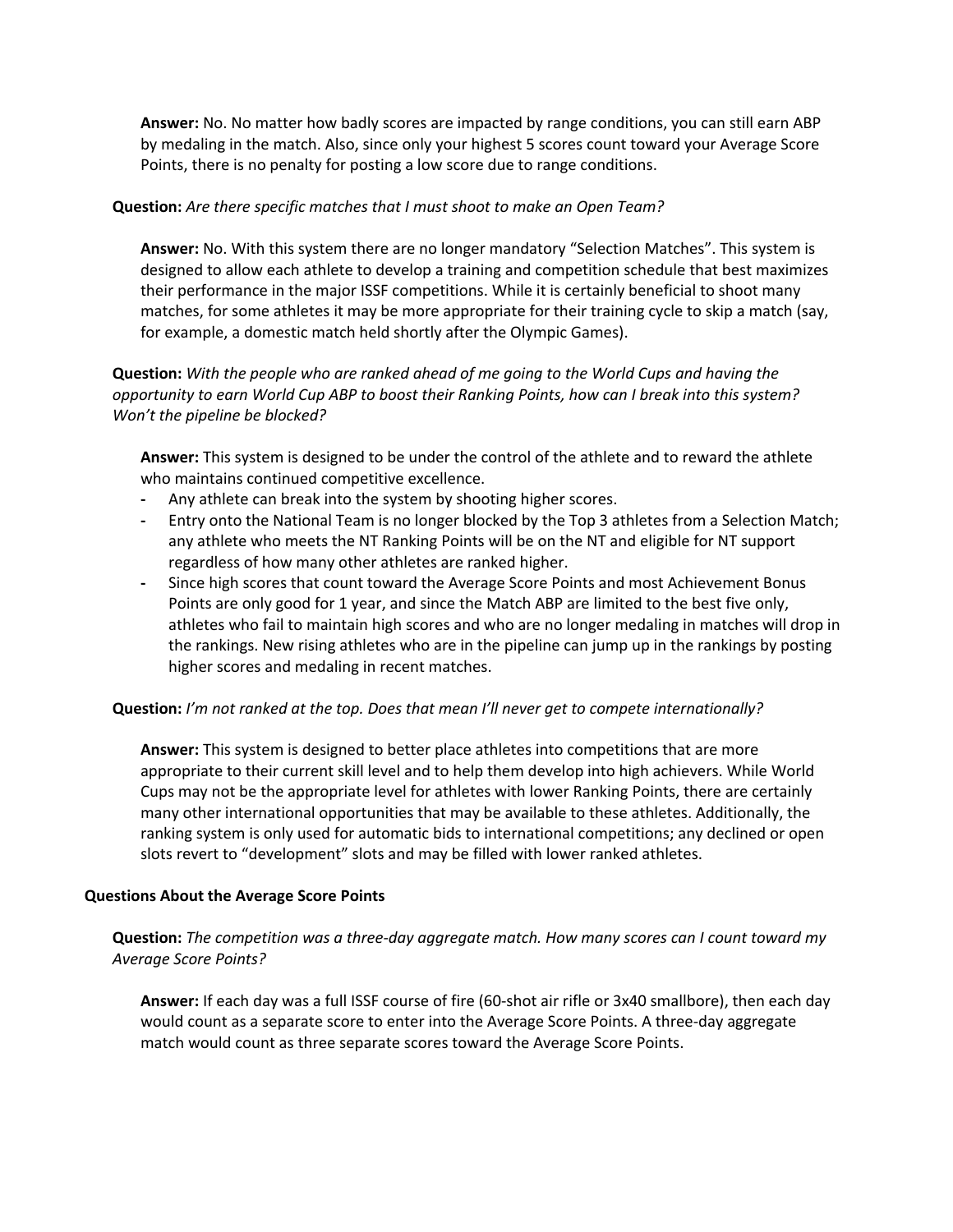**Question:** *I shot well on one day of a two-day aggregate match and poorly on the other day. Since this was an aggregate match, do I have to keep both scores as a pair to count toward my Average Score Points?*

**Answer:** No. Each individual ISSF course of fire is treated separately, regardless of how many courses of fire are included in an aggregate match. You can count any score that is in your top 5 and discard any score that is not in your top 5.

**Question:** *The competition was structured so that finals points were added onto my qualification score. Can I use my total score with the finals points as one of my top 5 scores in my Average Score Points?*

**Answer:** No. Only ISSF-course-of-fire qualification scores are used to determine the Average Score Points. Any finals points or other finals results that determine medal winners would factor into the Achievement Bonus Points instead.

**Question:** *The Winter Airgun match was held twice within the same 1-year window (say, for example, in January and then again in December of the same calendar year). Can I count the scores from both Winter Airgun matches?*

**Answer:** Yes. As long as both are within the 1-year window, both scores are representative of your current skill level.

**Question:** *I shot in a designated ranking match that finished on August 18th this year that is one of my top 5 scores. When does this score no longer count as part of my Average Score Points for ranking?*

**Answer:** Scores are valid for 1 year and are dropped at the end of the month in which they were achieved, so this score will drop off either the last day of August of the following year, or when 5 other scores that are higher get posted, whichever comes first.

#### **Questions About the Achievement Bonus Points**

**Question:** *The competition included three courses of fire. Can I earn Match Achievement Bonus Points for every day?*

**Answer:** Match ABP are awarded based on how each individual competition awards overall medals. If the competition is run as three separate matches, with medals awarded after each day with no 3 day aggregate medals, then ABP can be earned after each day. If awards for the competition are given for the 3-day aggregate match, then ABP will be earned once at the end of the three days.

# **Question:** *Are Match Achievement Bonus Points awarded based on the qualification score ranking, the Finals ranking, or a combination of qualification score + finals points?*

**Answer:** The Match ABP are awarded based on how each individual competition awards medals. If medal winners are determined from qualification scores only with no final (as in the 2020 WAG), ABP will be awarded from the qualification score ranking; if the medal winners are determined by finals results only (as in World Cups), then ABP will be awarded from the finals ranking regardless of the ranking from the qualification round; if medal winners are determined by the qualification score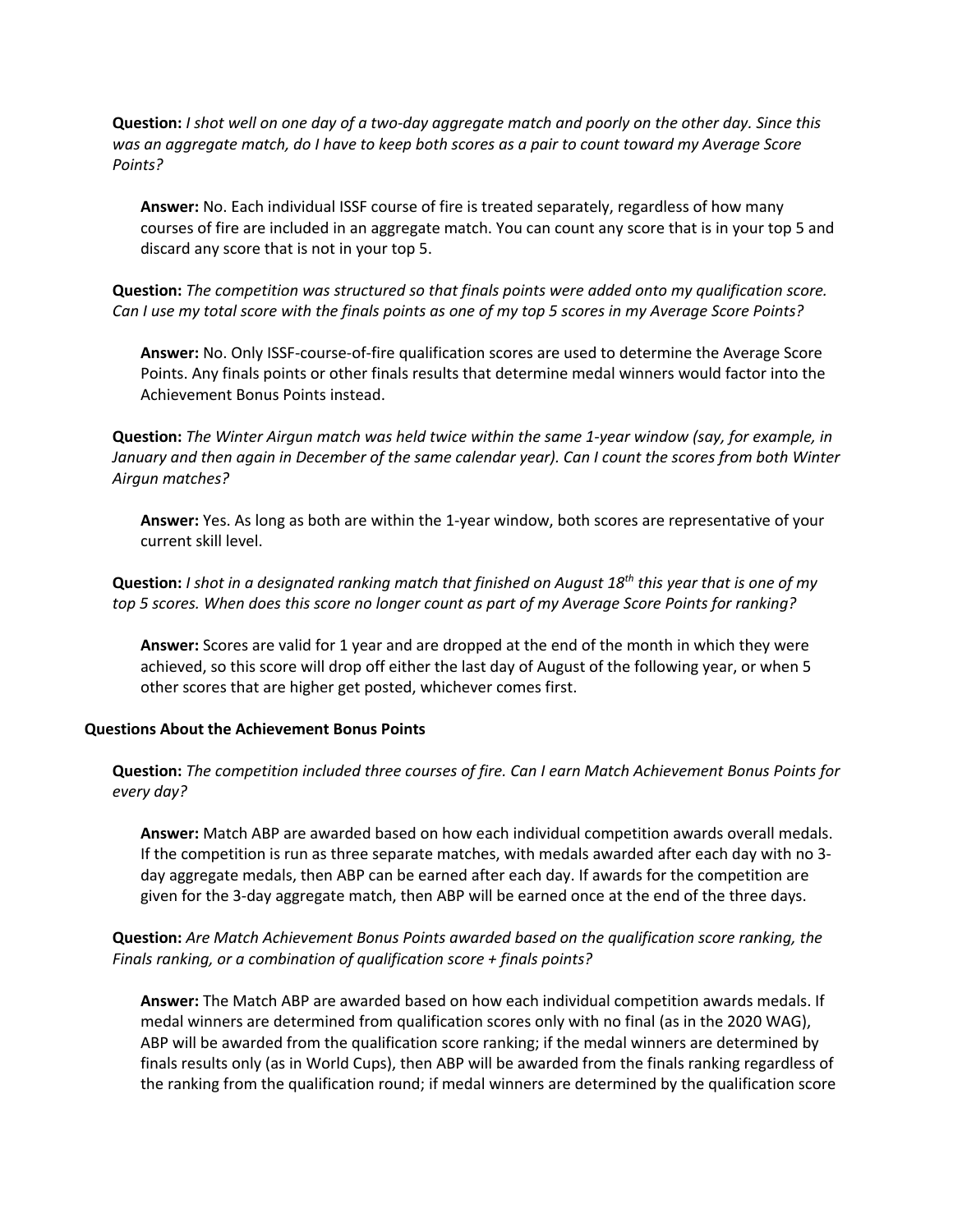plus finals points earned in the final (as in some USAS matches), the ABP will be awarded from the ranking of the qualification scores plus finals points.

**Question:** *The match had both Open and Junior Finals, and I qualified for both of them. Can I count my placing in the Junior Final for Match Achievement Bonus Points?*

**Answer:** No. Match ABP are only awarded for placing in the Open category.

**Question:** *In an air rifle match that mixed men and women together, I finished 5th overall but was the highest scoring male and received the 1st place Men's award. Do I get Match Achievement Bonus Points for this award?*

**Answer:** No, Match ABP are only earned for the overall awards as defined by the competition, not for awards in categories. If the match is not split into separate Men's and Women's events and the overall awards are given without regard to gender, the overall medal winners earn the ABP without regard to gender.

**Question:** *I earned Match Achievement Bonus Points in more than the best 5 matches that I'm using for my Average Score. Do I get to keep the ABP from all of them or only from 5 of them?*

**Answer:** You would keep the 5 highest Match ABP that you earned through placing in matches over the last year. These highest 5 Match ABP do not have to be from the same matches that you used for your Average Score Points.

**Question:** *Over the last year I won medals in 3 World Cups, won medals in 2 designated international matches, won medals in 3 designated domestic matches, set a new ISSF World Record, shot a score higher than the World Record in a domestic match, and got ranked 5th in the world by the ISSF. How many of these Achievement Bonus Points can I use toward my ranking?* 

**Answer:** The total ABP that can be earned would be the 5 highest Match ABP plus all other ABP earned. In this example, you would keep the 5 highest Match ABP earned out of the 8 matches in which you medaled regardless of the type of match, plus the ISSF World Record ABP, plus the Equivalent World Record ABP, plus the ISSF World Ranking ABP. Note that as the oldest of your 5 Match ABP drops off after one year, the highest Match ABP from one of the other 3 matches would replace it.

**Question:** *I have already earned Match ABP from 5 matches this year, so is there any incentive to shoot in the upcoming domestic competition since I can't add a 6th Match ABP to my Ranking Score?*

**Answer:** Even though these ABP that you would earn by medaling in the upcoming domestic competition may not count toward your current ranking (if it will not be one of your highest 5 ABP in the last year), these ABP are still valid for 1 year up through the end of the month in which they were obtained. As soon as your oldest (1 year old) ABP drops off, these new ABP will then count. By continuing to accrue Match ABP you can ensure that your Ranking Points will always include the maximum of Match 5 ABP as the older Match ABP roll off.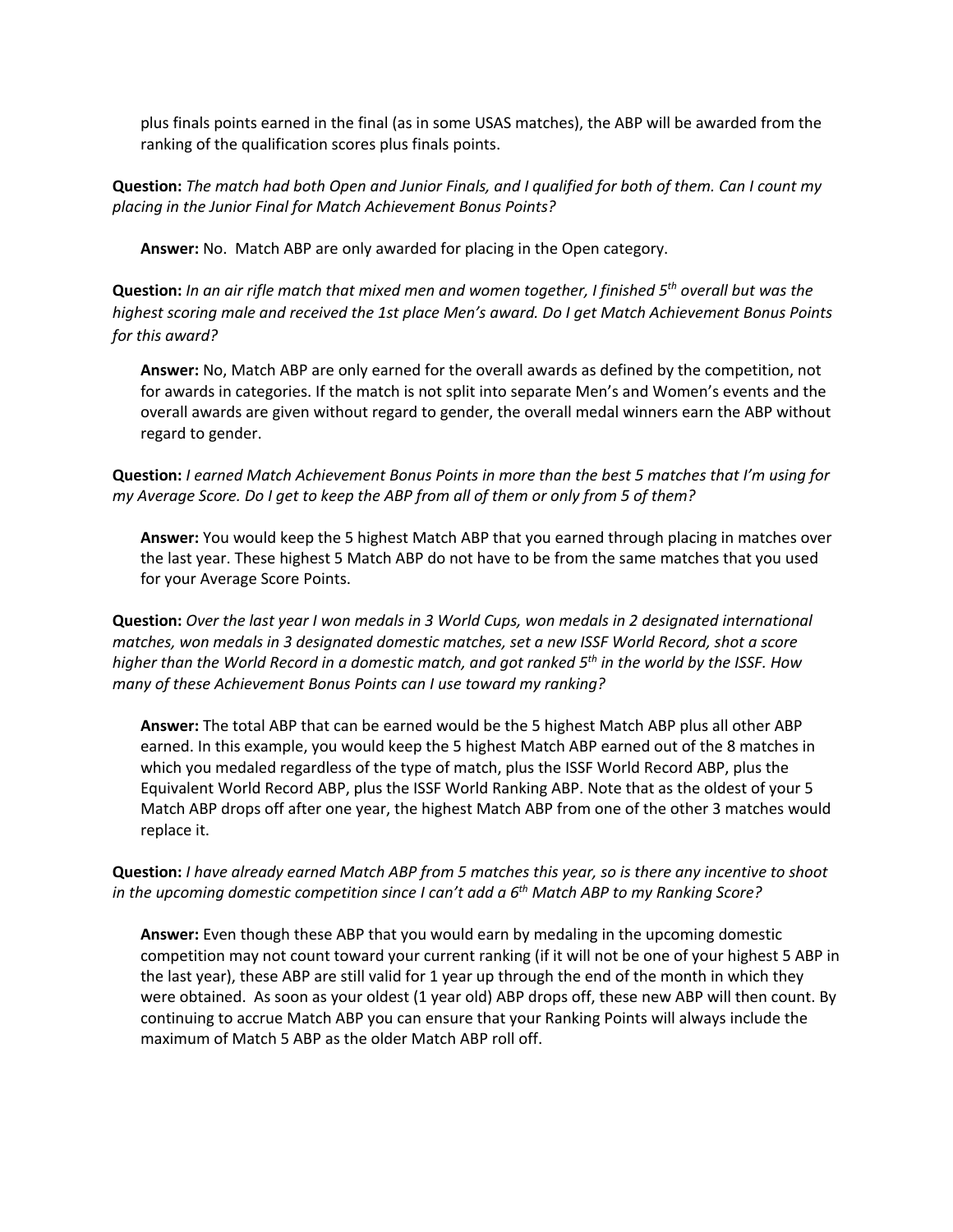**Question:** *I earned Achievement Bonus Points for shooting a score in a domestic match that was over the current World Record. I just broke my own record again. Do I get to double up on those Equivalent World Record Score ABPs?* 

**Answer:** No. However, by shooting another score over the World Record, you will be able to extend those Equivalent World Record ABP for a year from the date of the new score.

**Question:** *My Mixed Team won a medal at a World Cup. Do we both get Match Achievement Bonus Points for those medals?*

**Answer:** Yes, if it was an Air Rifle Mixed Team event in an ISSF World Cup, World Championship, or in the Olympic Games. The total Match ABP would be split between the two team members (for example, if the Mixed Team wins at the World Championships, the 4 ABP would be split equally, with 2 ABP going to each member of the team). However, if it was a Smallbore Mixed Team event, then no ABP would be awarded as this is not an Olympic Games medal event.

**Question:** *My 3-Person Team won a medal at a World Cup. Do we all get Achievement Bonus Points for those medals?*

**Answer:** No. ABP are only awarded in events that are listed as Olympic Games medal events. Currently 3-person teams are not included in the Olympics.

**Question:** *I won the World Championship in Prone. Do I get Achievement Bonus Points for that Gold Medal?*

**Answer:** No. ABP are only awarded in events that are listed as Olympic Games medal events. Currently the Prone event is not included in the Olympics. ABP would also not be awarded in any other ISSF World Championship event that is not included in the Olympic Games, such as 300-meter events or Target Sprint.

#### **Other Questions**

**Question:** *The NT and NDT Qualifying Ranking Points are reset every other year on January 1 to new values. It's possible that the Points needed to qualify will increase enough that I may be on the National Team on December 31 based on the old values and then off the National Team on January 1 based on the new values. Will there be a grace period for me to raise my Ranking Points up to the new higher NT or NDT level?*

**Answer:** The Fall/early Winter season acts as a grace period. The last World Cup of the two-year cycle is typically held in late summer so the next year's NT and NDT Qualifying Points will be known well in advance. However, the new NT and NDT Qualifying Points would not go into effect until January 1.

**Question:** *What are some valid reasons for claiming an extended-break-from-competition waiver?*

**Answer:** Athletes may require an extended break from competition for reasons such as pregnancy, surgery, injury recovery, educational pursuits, military deployment, a pre-arranged break in coordination with the National Coach as part of a comprehensive training plan, or other extenuating